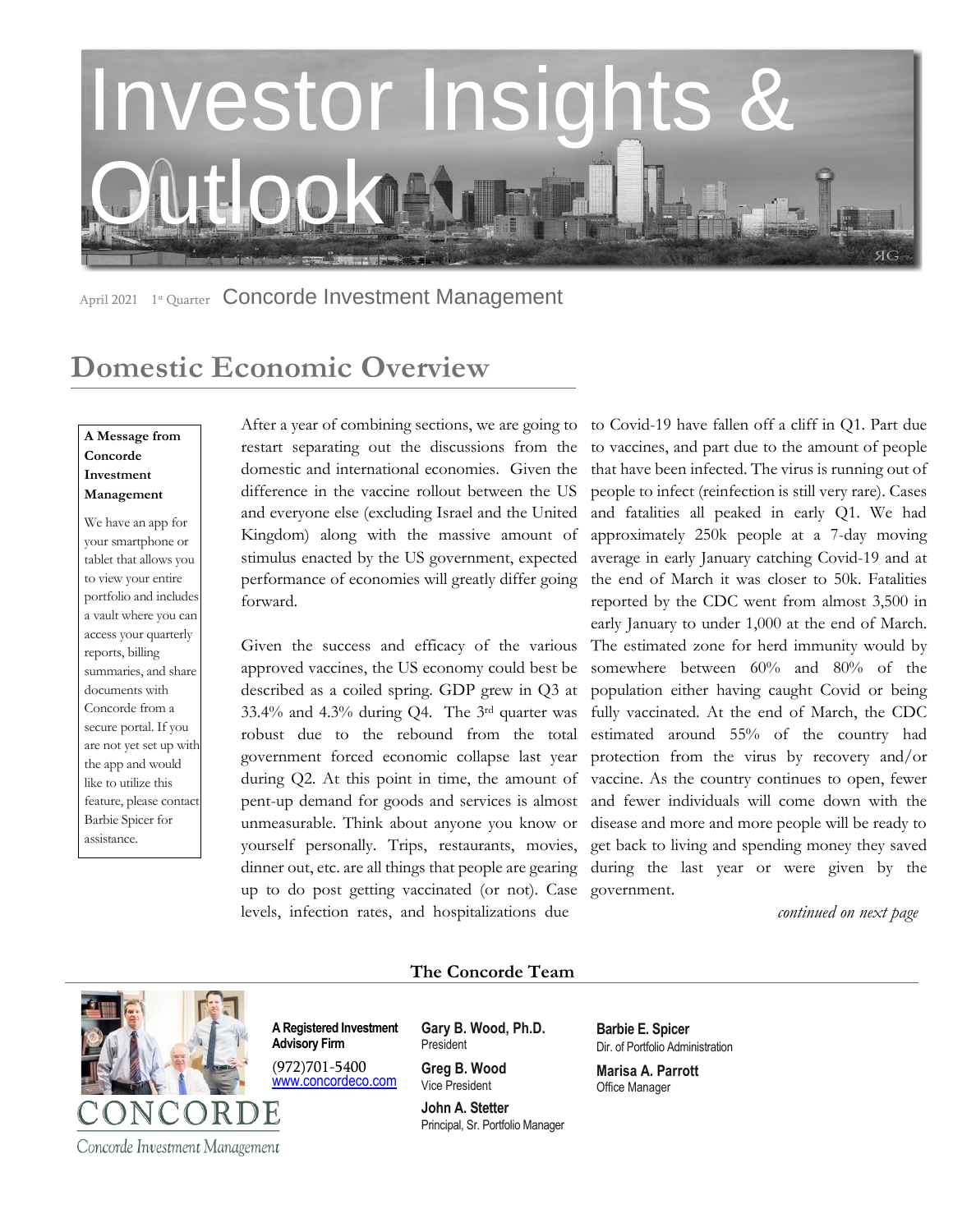# **Domestic Economic Overview (continued)**

If we look at the high frequency economic activity from JP Morgan, comparing March 2021 numbers to March of 2019 *(pre pandemic activity),* mortgage applications are up 6%, debit/credit card transactions are up 13%, hotel occupancy is down 15%, seated dinners are down 16%, and airline traffic is down 39%. The good news is that certain activities are higher than they were 2 years ago while some are close to back to normal. Airline activity may be down however that seems to be due to business travel. Airline executives have said their recreational travel is back above pre pandemic numbers.

The CBO baseline forecast for the year ending 9/30/21 is forecasting total spending by the Federal government of an eye popping \$6.9 trillion. Just a shade under \$2 trillion is related to stimulus spending. The concerning aspect of that number is that the government is going to have to borrow \$3.4 trillion, or 50% of the 2021 spending, to bridge the gap. This is unsustainable however neither party seems to have any moral footing on reducing deficit spending. This deficit spending combined with personal savings and pent-up demand should make for a robust Q1 and Q2 GDP for the US.

### **International Economic Overview**

Outside of the US, UK, and Israel, the vaccine rollout amongst other countries leaves much to be desired. Those 3 countries are by far and away ahead of any other country on their vaccine rollout. The UK has over 52% of the country receiving at least one dose, the US is at 44%, Israel is over 60%, and the next closest are France and Germany at around 10%. No doubt our readers have seen the headlines out of India and Brazil and the result of these government failures will be strained healthcare systems and slower economic recovery. The only countries with a positive purchasing manager's index as of 3/31/21 are China, India (that will soon change), Germany, and Russia. Every other country is below 50 which indicates a slowing economy. Without the benefit of massive stimulus spending, these economies are stuck until they can improve the vaccine rollout.

Anecdotally, Greg had an individual from Ireland in his house recently and that person got their first dose of the Pfizer vaccine. Rather than head home to Ireland and 'hotel jail', his guest elected to stay in the US for an extra 3 weeks to get the 2nd dose because the guest was told if they come home, they won't be able to get the 2nd dose of Pfizer until November or December. Unfortunately, the rest of the globe is going to be about a year behind the US in their vaccine rollout. We expect economic numbers to reflect this imbalance.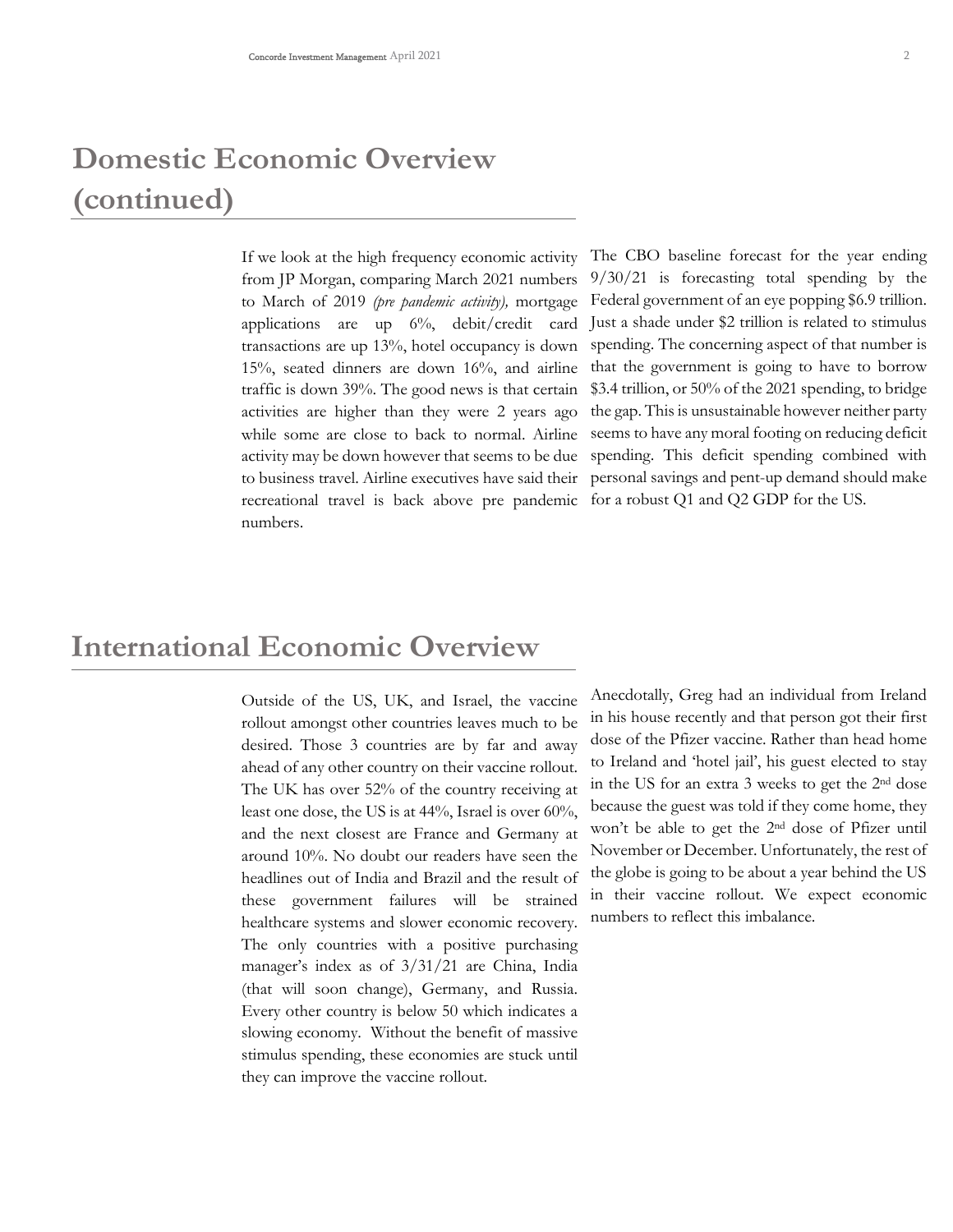### **Fixed Income**

The first quarter of 2021 saw the continued rise in medium and long-term U.S. Treasury yields as the economic recovery gained strength. Demand for these high-quality securities waned as a defensive investment and some concerns over potentially rising inflation began to increase. Spreads to Treasury yields for riskier fixed income did narrow some, producing better total returns for corporates, mortgage and asset backed securities. The lowest rated corporates as a group produced the best returns as perceived risk dropped.

Ten-year Treasury yields, at 1.74% on March 31, are close to levels in late 2019 although well off the highs reached in the last cycle of around 3.00% in the second half of 2018. Assuming that the broad economic recovery continues at any reasonable rate, inflation expectations should be the primary driver of base Treasury yields going forward now that rates have returned to prepandemic levels. The implied forward inflation rate based on ten-year TIPS and nominal yields is around 2.25% at quarter end.

With regard to investing in fixed income at this stage of the cycle, we remain in favor of investments in agency and non-agency mortgage back securities, select short-term investment and higher rated non-investment grade corporates, short-term taxable and tax-free revenue and project municipal bonds and very short-term government notes for liquidity. This mix should generate reasonable cash income with fairly low credit and duration risk.

| U.S. Treasury Note Yields | 03/31/2021 | 12/31/2020 | 06/30/2020 |
|---------------------------|------------|------------|------------|
| 2 year                    | 0.16%      | 0.13%      | 0.16%      |
| 5 year                    | 0.92%      | 0.36%      | $0.29\%$   |
| $10$ year                 | $1.74\%$   | $0.93\%$   | 0.66%      |

Source: U.S. Treasury, Bloomberg; J.P. Morgan Asset Mgmt.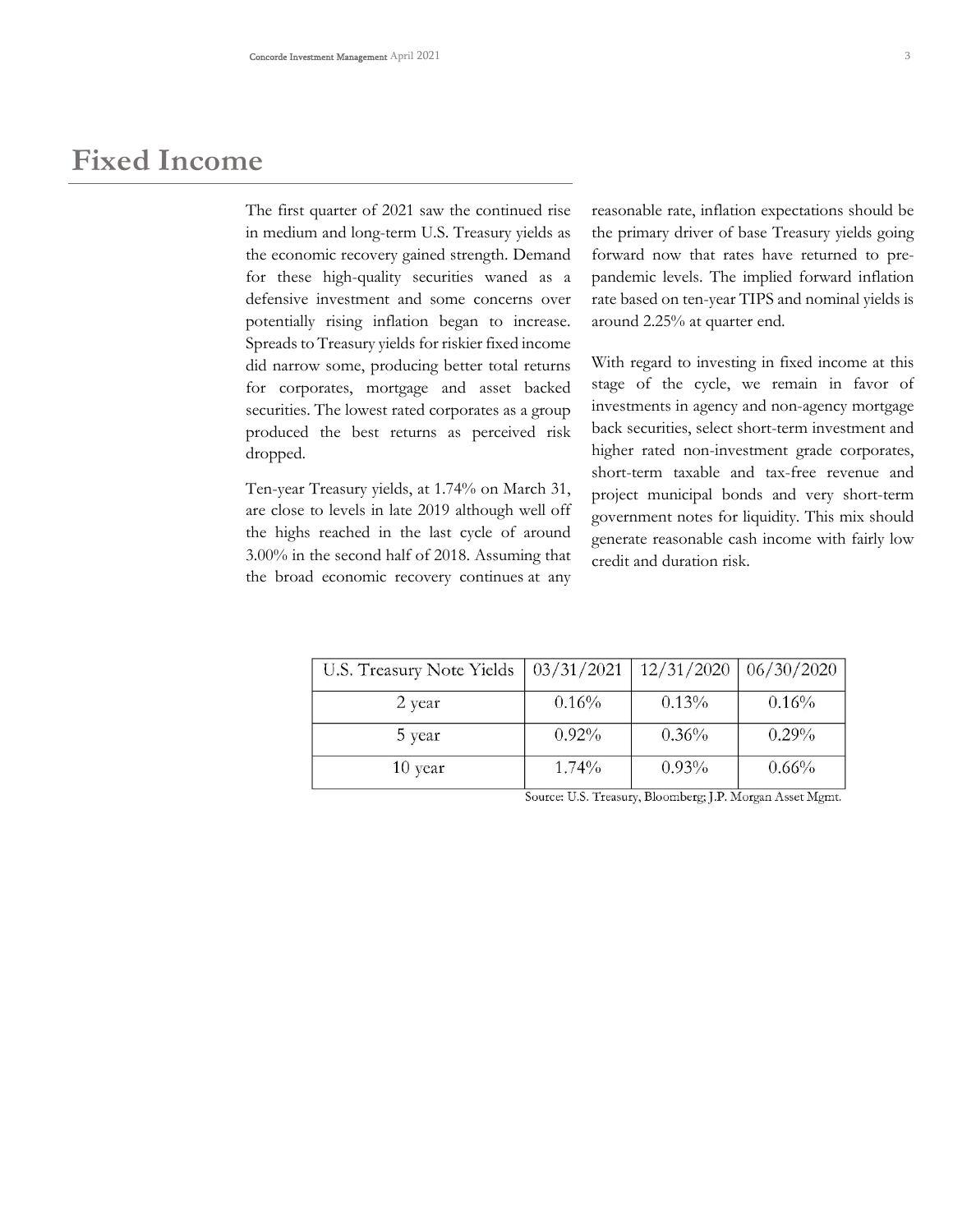## **Equity Markets**

Domestic equity markets continued the strong rebound which began a year ago, reflecting most recently an emphasis on sectors which typically rebound from traditional cyclical recessions. These sectors, including industrials, real estate, finance, materials and energy are typically emphasized in value-oriented portfolios and represent areas that have lagged in equity market performance over most of the last ten years. This recent trend and the likelihood of its continuance are logical based on the nature of the pandemic induced activity collapse compared to financially focused downturns over the past 20 years.

International equities outside of the U.S., the U.K. and China have recovered slower than these three countries, which have shown quicker rebounds in activity. It appears that because of slower vaccine distribution and acceptance, the majority of the rest of the globe may lag significantly and thus we believe a prudent investment strategy will be to remain underinvested in those areas at least for the short term. We continue to maintain some international exposure through superior large businesses with global revenue exposure that are primarily based in the U.S. or western Europe.

Looking forward, selectivity continues to be key in individual domestic stocks as the year long rally has driven valuations higher. Many equities, particularly in the long underperforming sectors discussed above, trade at valuation levels that are still attractive for multi-year time horizons, even assuming slower growth after a strong 2021 recovery. These value oriented stocks, along with a few technology and consumer market dominant businesses with superior cash flows, balance sheets and lower regulatory risk form the backbone of what we believe to be portfolios with good risk reward characteristics moving forward.

#### **Important Disclaimers**

This material is for informational purposes only and is an overview of the capital markets and is intended for educational and illustrative purposes only. It is not designed to cover every aspect of the markets and is not intended to be used as a general guide to investing or as a source of any specific investment recommendation. This document does not constitute an offer, solicitation or recommendation to sell or an offer to buy any securities, investment products or investment advisory services or to participate in any trading strategy.